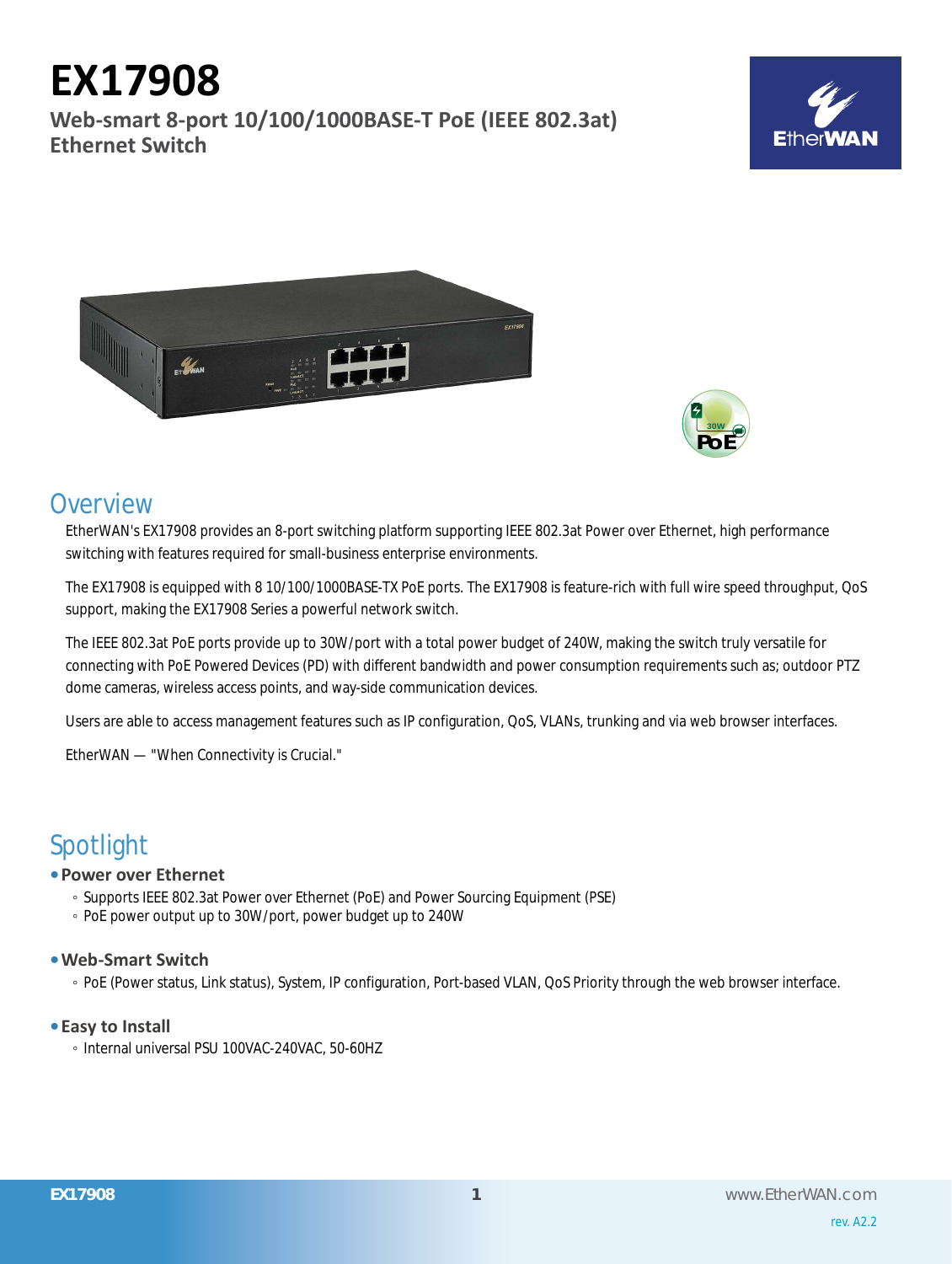# Hardware Specifications

# **Technology**

## **Standards**

- • IEEE 802.3 10BASE-T
- IEEE 802.3u 100BASE-TX/100BASE-FX
- IEEE 802.3x Full duplex and flow control
- • IEEE 802.3ab 1000BASE-TX
- IEEE 802.3af/at Power over Ethernet

### **Forward and Filtering Rate**

- 14,880pps for 10Mbps
- 148,810pps for 100Mbps
- 1,488,100pps for 1000Mbps

# **Packet Buffer Memory**

• 2M bits

# **Processing Type**

- Store-and-Forward
- Half-duplex back-pressure and IEEE 802.3x full-duplex flow control
- **Jumbo Frame**
- 9.6K bytes

## **Address Table Size**

• 8192 MAC addresses

#### **Power**

#### **Input**

• 100 to 240VAC, 50/60Hz

## **Power Consumption**

- Device: Max. 8.8W (without PoE)
- PoE power budget: 240W Max.

### **PoE Power Output**

• IEEE 802.3at: up to 30W/port, 55VDC, 545mA Max.

# **PoE Technology**

- Alternative A Pins 1/2(+), 3/6(-)
- Alternative B Pins 7/8(+), 4/5(-)

# **Mechanical**

## **Casing**

• Metal Case

#### **Dimensions**

• 266 x 160 x 44mm (W x D x H) (10.47" x 6.30" x 1.73")

#### **Weight**

• 1.52Kg (3.35lbs.)

# **Installation**

• Desktop, Rack Mounting

#### **Interface**

#### **Ethernet Port**

• 10/100/1000BASE-T: 8 ports (PoE)

#### **LED Indicators**

- Per Unit: Power Status
- Per Port: Link/Activity
- Per Port PoE: Act/status

#### **Environment**

# **Operating Temperature**

• 0 to 40°C (32 to 104°F)

#### **Storage Temperature** • -10 to 70°C (14 to 158°F)

- 
- **Ambient Relative Humidity** • 10% to 95% (non-condensing)

# **Regulatory Approvals**

#### **ISO**

• Manufactured in an ISO 9001 facility

**Emission Compliance**

**CE Mark Class A FCC Part 15 Class A**